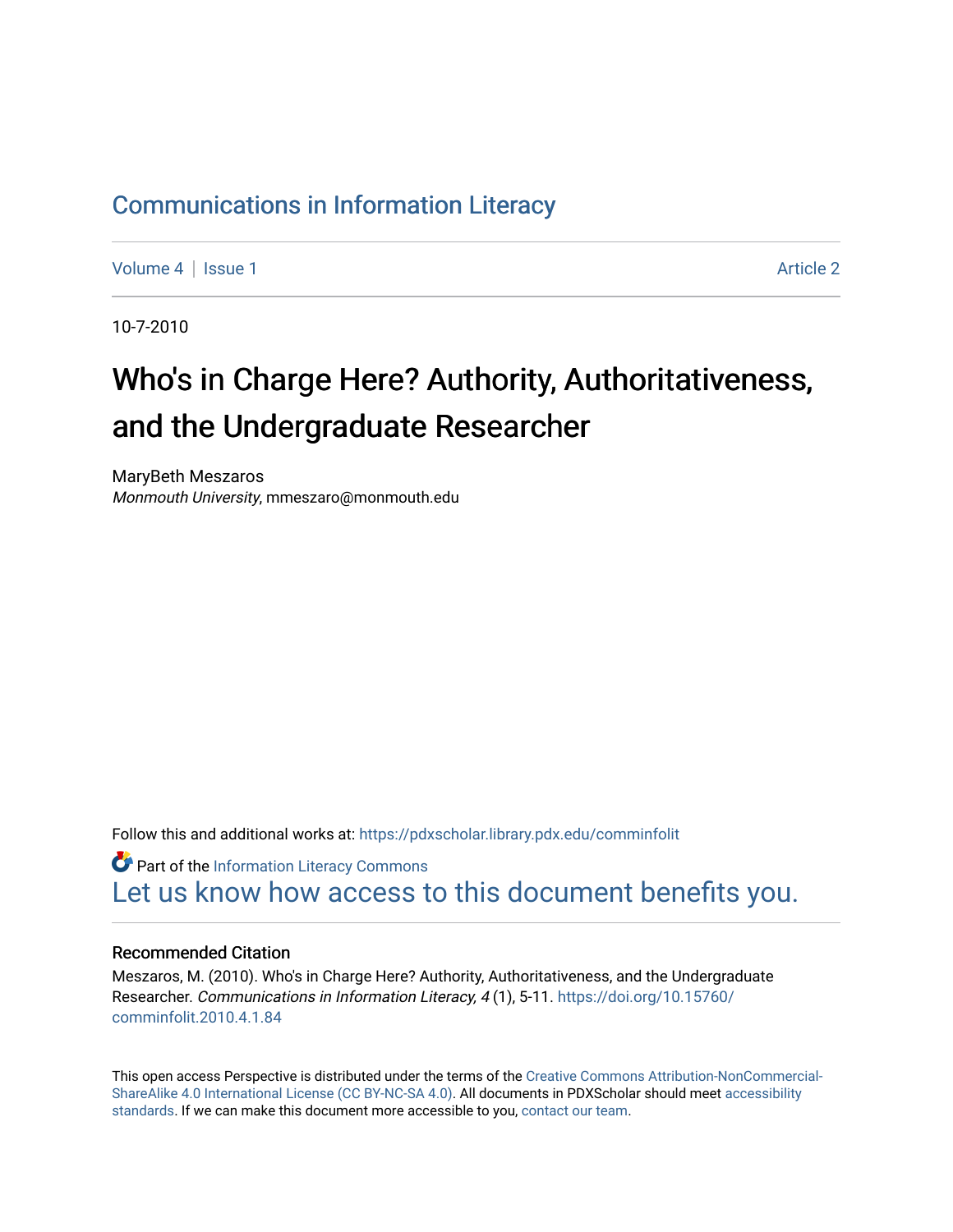

Volume 4, Issue 1, 2010

INVITED COLUMN [PERSPECTIVES]

# WHO'S IN CHARGE HERE? AUTHORITY, AUTHORITATIVENESS, AND THE UNDERGRADUATE RESEARCHER

MaryBeth Meszaros Monmouth University

*Communications in Information Literacy* publishes invited editorial content, including reviews of books and other media, interviews with select figures in the information literacy community, and guest editorial and opinion.

If you are interested in contributing editorial content to the journal, please inquire with the Editors (editors@comminfolit.org).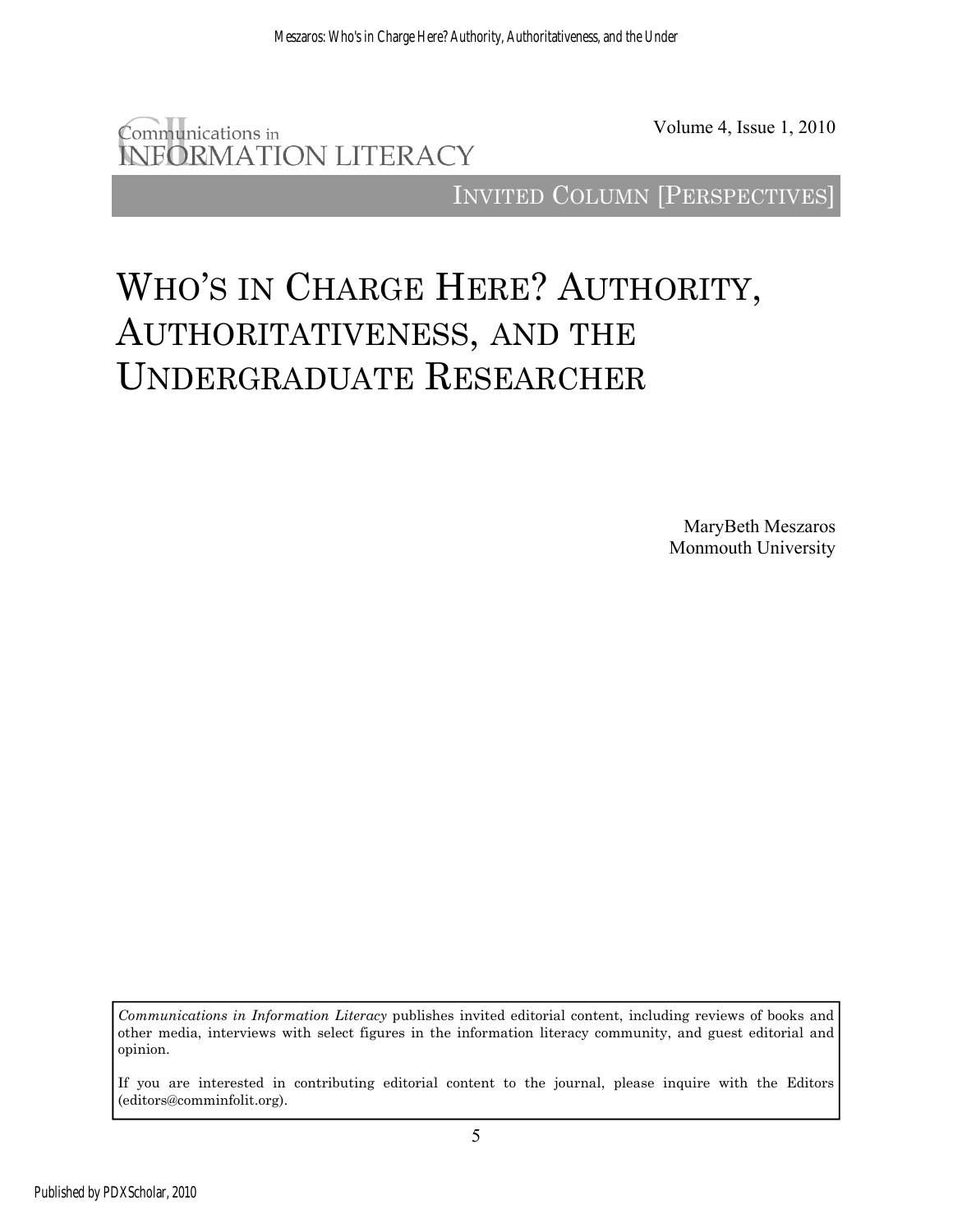As a relative newcomer to librarianship, I am often puzzled by the tendency of librarians to blame themselves when students often do not take better advantage of librarian expertise. The propensity of undergraduates to turn to peers, parents, or even the stranger–student sitting next to them, rather than that helpful librarian, is often attested to in the literature of the profession. For example, Nancy Becker (2003) notes that "peer reference groups exert undue influence on student information seeking behavior" (p. 92). Nancy H. Seamans (2002) concurs. Based on her interviews of first-year students at Virginia Tech, she concludes that undergraduates "often do not see libraries and library personnel as part of their information-support network" (p. 121). Kate Manuel (2002), in her study of GenYers, makes the case that this generation of students "usually find[s] peers more credible than teachers, when it comes to determining what is worth paying attention to . . ." (p. 208). Even so, librarians continue to exhort one another to be friendlier, more approachable, more nurturing, the underlying assumption being that librarian behavior is the most plausible explanation for utilization—or under-utilization—of librarians as expert searchers and evaluators of knowledge claims. (This is not to say that for some students, library anxiety isn't a real phenomenon. It is simply to say that there may very well be other factors in play.)

Even more perplexing to me, as one who spent the first half of her career as instructional faculty, is the assumption that faculty command more authority than do librarians. For example, Rebecca Jackson (2008) suggests that faculty can and should "invest that same type of authority upon librarians by discussing how helpful and useful librarians can be to their students" (p. 60). In a lively email exchange between us,

she raised the crucial question as to who constitutes an authority figure for undergraduates, particularly underclassmen: "What you say about the lack of respect for instructors sort of surprises me. It sure seems like they listen when a professor sends them into the library with instructions to find articles in particular journals [as if] those are the only journals they can use. So who are their authorities?" (R. Jackson, personal communication, August 17, 2007). Her sensible question can be answered by teasing out the difference between two types of authority.

The type of authority that undergraduates typically ascribe to faculty is, for the most part, what Patrick Wilson (1991) calls "administrative authority" — an authority "one has by virtue of occupying a position" (p. 259), an authority that faculty possess as the wielder of the grade. When students "listen," they do so largely because they believe they must in order to receive a satisfactory grade.<sup>1</sup> Their adherence to faculty instructions is not necessarily based on a recognition of their professor's "cognitive authority," defined by Wilson (1991, p. 259), as an authority based on expertise. In fact, faculty no longer enjoy much in the way of "cognitive authority." To be sure, faculty may be recognized by their peers as cognitive authorities, but that recognition does not necessarily entail recognition by novices. In fact, it rarely does. This point is made plaintively by Susan Ostrov-Weisser, who sees an extraordinary sea change in the culture of the American college classroom:

It's as if my student and I live in parallel academic universes. In mine, I'm the expert who shares my expertise and evaluates student performance from the position of that expertise. In hers, I am not more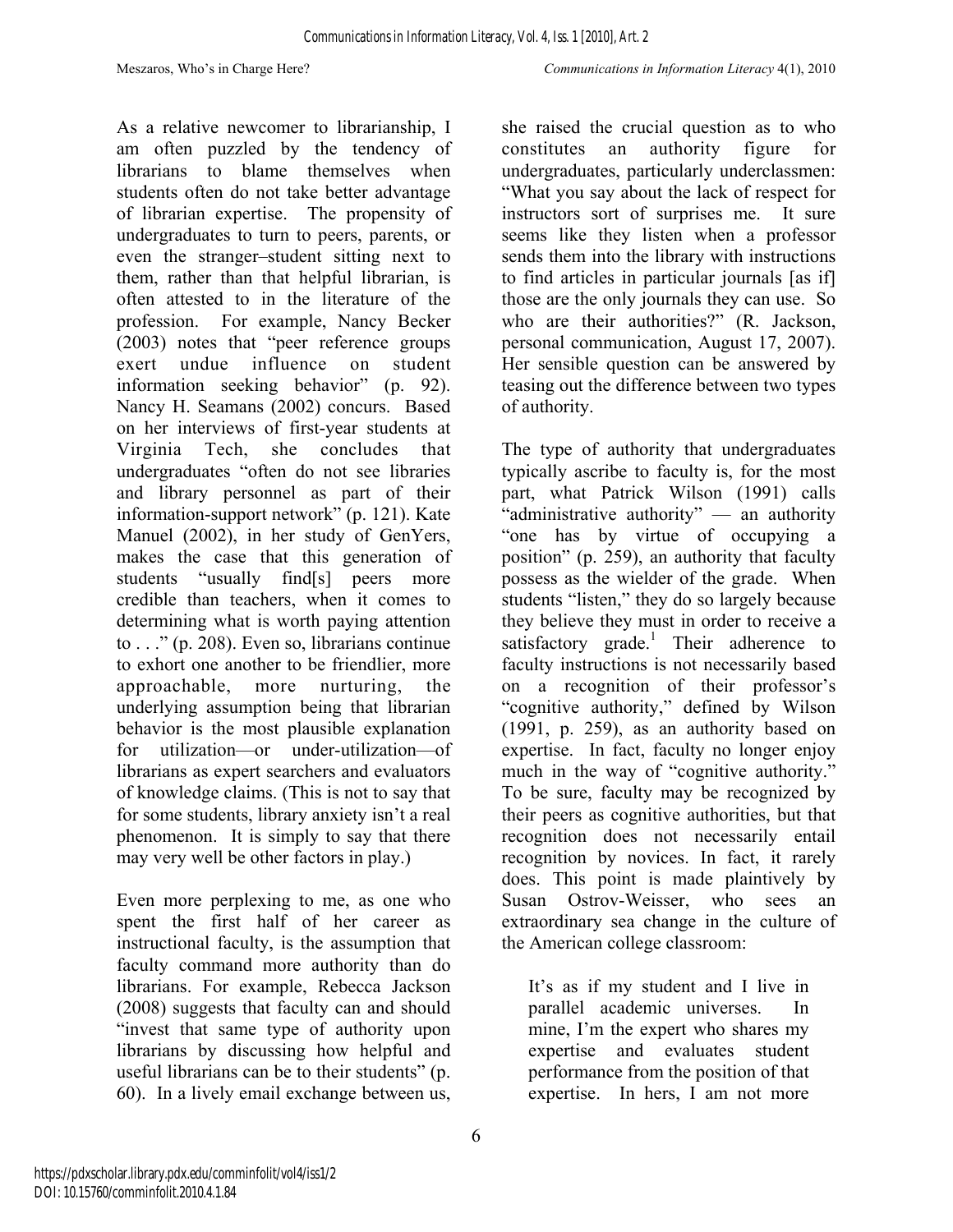likely to be right than any eighteenyear-old student; on the contrary, I don't know anything worth knowing better than she does. It's all about personal opinion anyway, so why am I troubling her with my "opinions" when she has her own perfectly good ones already? My intellectual authority as her professor is equivalent to a useful fiction, a semiironic game she agrees to for a short time for pragmatic reasons, with the understanding that we both know it is faintly ridiculous. (2005)

Tim Clydesdale calls this crisis of authority "The New Epistemology": "After interviewing some 400 students on 34 campuses nationwide, I found few in awe of their institutions or faculty. . . and most ambivalent about anyone's knowledge claims other than their own" (2009, Popular Epistemologies). In another *Chronicle of Higher Education* article, Gary A. Olson makes much the same point: ". . . nowadays an opinion will trump a fact, a reasoned argument, an empirically verified observation—even a treatise by an eminent scholar" (2007). This crisis of authority has become a fixture of postmodern American culture. Clydesdale sees today's students as "not all that different from the population as a whole" (2007), but its impact is particularly devastating in academe.

William Badke (2005) has wryly designated academic librarians as the "Rodney Dangerfields of the academic world—they can't get no respect" (p. 64). However, if one listens to the faculty voices in *The Chronicle of Higher Education*, or *Inside Higher Education*, or *Academe*, one would think that "Rodney" has lately been acquiring a lot more company.

There are a number of cogent reasons, many

grounded in cognitive development theory, which go a long way toward explaining why the issue of authoritativeness, the credibility conferred by expertise, is such a vexed one in the context of today's college classroom. Personal epistemology theory, based on the pioneering work of William Perry and subsequent cognitive development researchers, tells us that young adults operate mainly as "dualists" or "multiplists" when they negotiate knowledge claims.

Dualists see themselves as empty vessels to be filled and perceive learning as the regurgitation of memorized factual material. They do believe in "authority," but they believe as children believe. They do not base authority claims on intellectual expertise, nor do they have any mechanism for or inclination toward the weighing of knowledge claims based on evidence. They do not regard themselves as active constructors of knowledge, and so for them, the responsibility for their learning rests solely with their instructors. They are often more comfortable within the hard disciplines, little conceiving that here too, knowledge must be constructed. Multiplists, on the other hand, conform very closely to the description offered by Ostrov-Weisser. For them, everyone has a right to an opinion and all opinions are equally valid. Evidence is not necessary; a fervently held opinion is not only enough, it is positively sacred.

Current cognitive development theory sees undergraduates as oscillating between these two poles, often with a tendency to become dualists in the presence of the hard sciences, only to shift into multiplism in the softer disciplines, the humanities in particular. These belief systems act as "filters," as Troy Swanson (2006, p. 98) puts it, filters that dramatically impact how students process and synthesize information. Students enter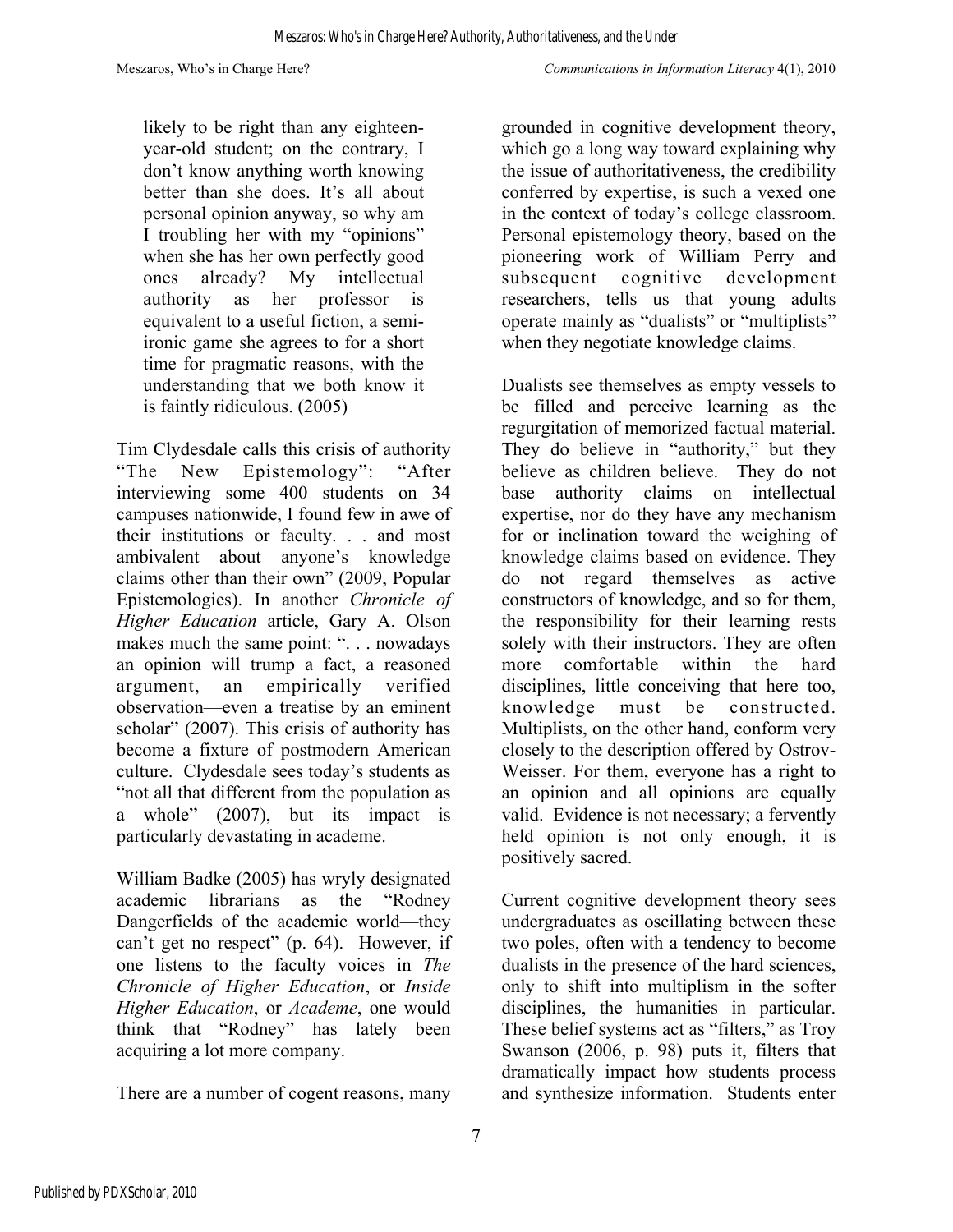college with numerous presuppositions, attitudes and beliefs, some helpful to learning, others retrograde and inhibitory. For example, if one sees all opinions as equally valid, why would one waste time in attempting to determine the credibility of a web site or, for that matter, information in any form? Students often don't "get" the fuss about a web author's credentials. We — both librarians and faculty — might urge students to use peer-reviewed literature, for example, but a frank and open discussion as to why that might sometimes be essential all too seldom fails to materialize because it is self-evident to experts (both librarians and disciplinary faculty) that credentials and expertise matter, whereas that necessity is at best problematic from the standpoint of an eighteen-year-old.

Another explanation that offers itself, a commonsensical one, is that undergraduates, because they are novices, are often unable to determine credibility. As Swanson (2006) points out, novice searchers are more likely to be taken in by "surface credibility" visual glitz (p. 101). Given some prompts — for example, a checklist furnished by a librarian, they should be, in theory, better equipped to assess the cognitive authority of a web site. We earnestly enjoin them to be skeptical—in fact, to question authority and to weigh knowledge claims. The kinds of questions that John M. Budd (2008) proffers are exactly the kinds of questions often presented to undergraduates when they are asked to weigh evidence: "If information is going to be trusted, you may want to know on what basis someone speaks. Has the author done work in this area before? Does the author know how to investigate the topic? . . . Is a blog as authoritative as a peer-reviewed journal?" (p. 327).

The reality is that for undergraduates, the test of reliability has more to do with a certain sense of fit. Does the author's view resonate? Does it sound right? Is it easy to read? Barbara Hofer (2004), a cognitive psychology specialist, has studied how undergraduates typically assess information sources:

Students . . . appear to be evaluating the level and intelligibility of the writing, vocalizing comments that indicate they want the appearance of profundity coupled with accessibility . . . . For most of them, this is not a particularly deliberate and thoughtful process, and the rapidity with which students viewed information and discarded it was startling (p. 53).

The *A* word that matters most to the undergraduate researcher is accessibility, not authoritativeness. Thus, a mechanical method applied to information evaluation the checklist approach—often does little to address and challenge undergraduate epistemological beliefs because it is based on premises that undergraduates frequently discredit.

None of these explanations, however, fully account for the crisis of cognitive authority that Clydesdale, Ostrov-Weisser, Olson, and many other observers delineate. The emergence of the hive mind—the wisdom of the collective—has done much to further blur notions of what used to be a commonly received notion of authoritativeness: It does often seem as if expertise will become, in the words of Michael Jensen (2007), "merely a function of swarm intelligences" (p. B6). Swanson (2006) contends that "the recent debate about the value of the open-access, public encyclopedia Wikipedia has at its heart a recognition of the need for authority and credibility" (p. 99). One need have no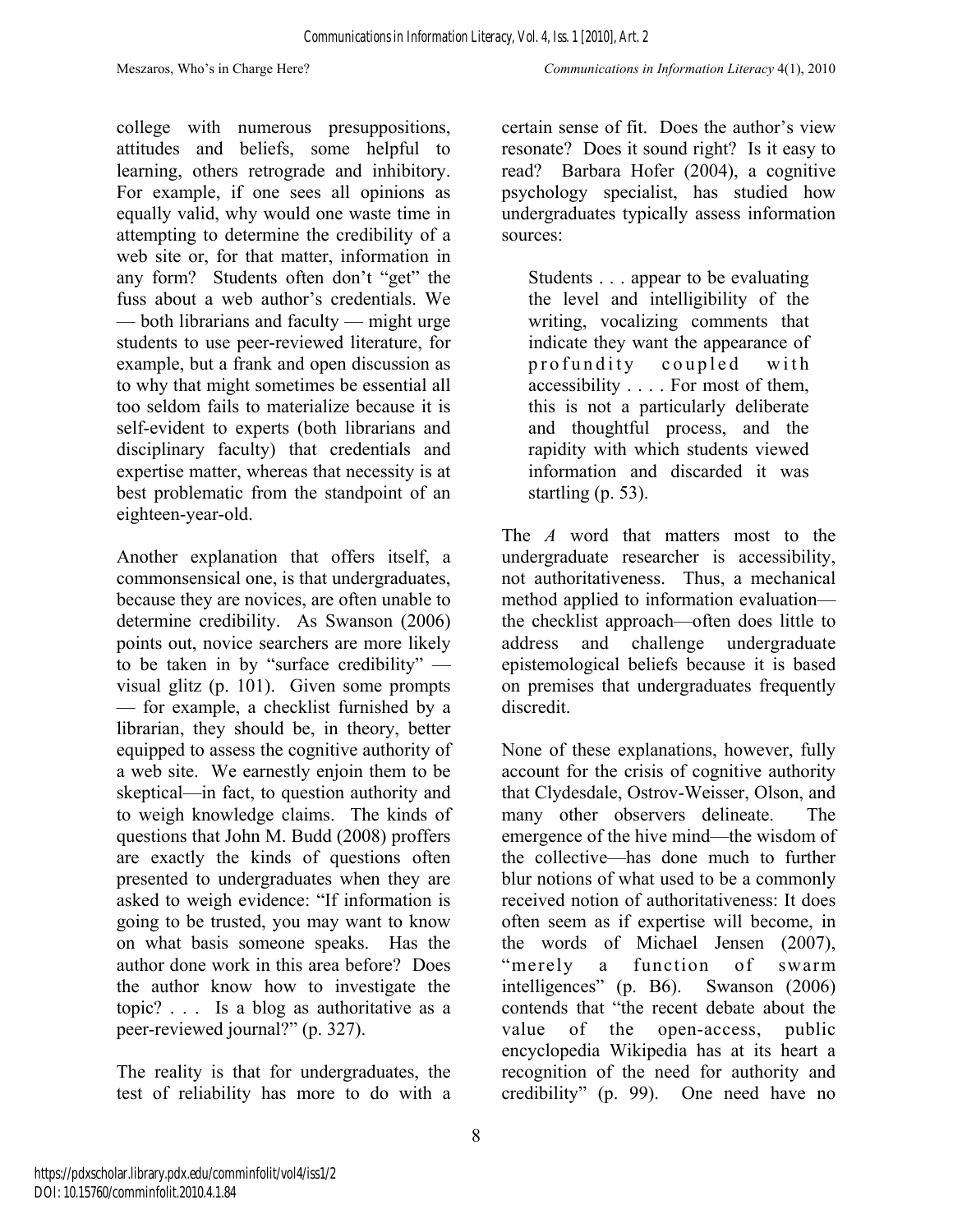cognitive authority to write for Wikipedia. As Burton and Chadwick (2000) argue, "Fold into this context of uncertainty postmodern attempts to erase the author, unseat authority and destabilize text, along with the questionable status of intellectual property, and it is little wonder there is a gap in knowledge about evaluating sources" (p. 313). I would go further and argue that it is not simply a matter of the undergraduate researcher not knowing how, but it is more profoundly a matter of not knowing why, or, put another way, a rejection outright of concern for authoritativeness. Somewhere along the way, authoritativeness has come to be regarded as "suspect. . . a form of repressive or exploitative influence" (Ostrov-Weisser, 2005). In short, authoritativeness has become conflated with authoritarianism.

The word crisis may at first seem hyperbolic, but when one considers what is at stake—the ability of a citizenry to render reflective judgments, to weigh knowledge claims, to generate evaluations based on something more substantive than mere taste and feeling, the designation is apt. The assumption that just because there are sham experts, there are no experts strikes at the heart of the scholarly enterprise. A rejection of the reality and significance of cognitive authority makes critical thinking impossible because one of the ways that novices learn to evaluate knowledge claims is by studying how cognitive authorities carry out that process. Finally, a denial of the cognitive authority of professors (and librarians) as experts in their respective domains makes evaluation of student progress the matter of whim that students often imagine it to be.

In such a context, the question as to who "don't get no respect" (or who gets less) becomes (or ought to become) comparatively trivial. Rather, the crucial

question is how all of us can validate the notion of disciplinary cognitive authority so as to help students move beyond the unsophisticated epistemological positions of dualism or multiplicity. Librarians can best join forces with faculty by focusing less on issues of access and retrieval and more on student attitudes and beliefs about knowledge, especially beliefs about expertise and cognitive authority. They can (and should) especially support those faculty members who resist societal and sometimes institutional pressure to deliver education-lite, but rather provide a compassionate but rigorous model of pedagogy. Michelle Holschuh Simmons (2005) has argued that academic librarians are superbly suited to helping undergraduates become acclimated to the culture of a specific discipline's discourse community. They are natural mediators between student and professor; as such, they are uniquely positioned to articulate to students the reasons why, for example, professors might sometimes require the negotiation of complex peer-reviewed literature. Librarians can (and should) model for students a deep respect and passion for cognitive authority and erudition.

As Lisa M. Given and Heidi Julien point out, ". . . forging and maintaining strong working relationships between faculty and librarians is no easy task" (2005, p.26). However, in an era that valorizes opinion and devalues intellectual authority, finding common ground may actually be easier than ever before. By staying apprised of academic megatrends that impact the practice of college teaching, by articulating an empathetic understanding of the daily realities of a beleaguered professoriate, by fully "embrac<sup>[ing]</sup> faculty as clients" who are as deserving of attention and respect as students (Given & Julien, 2005, p.36), academic librarians may discover, as this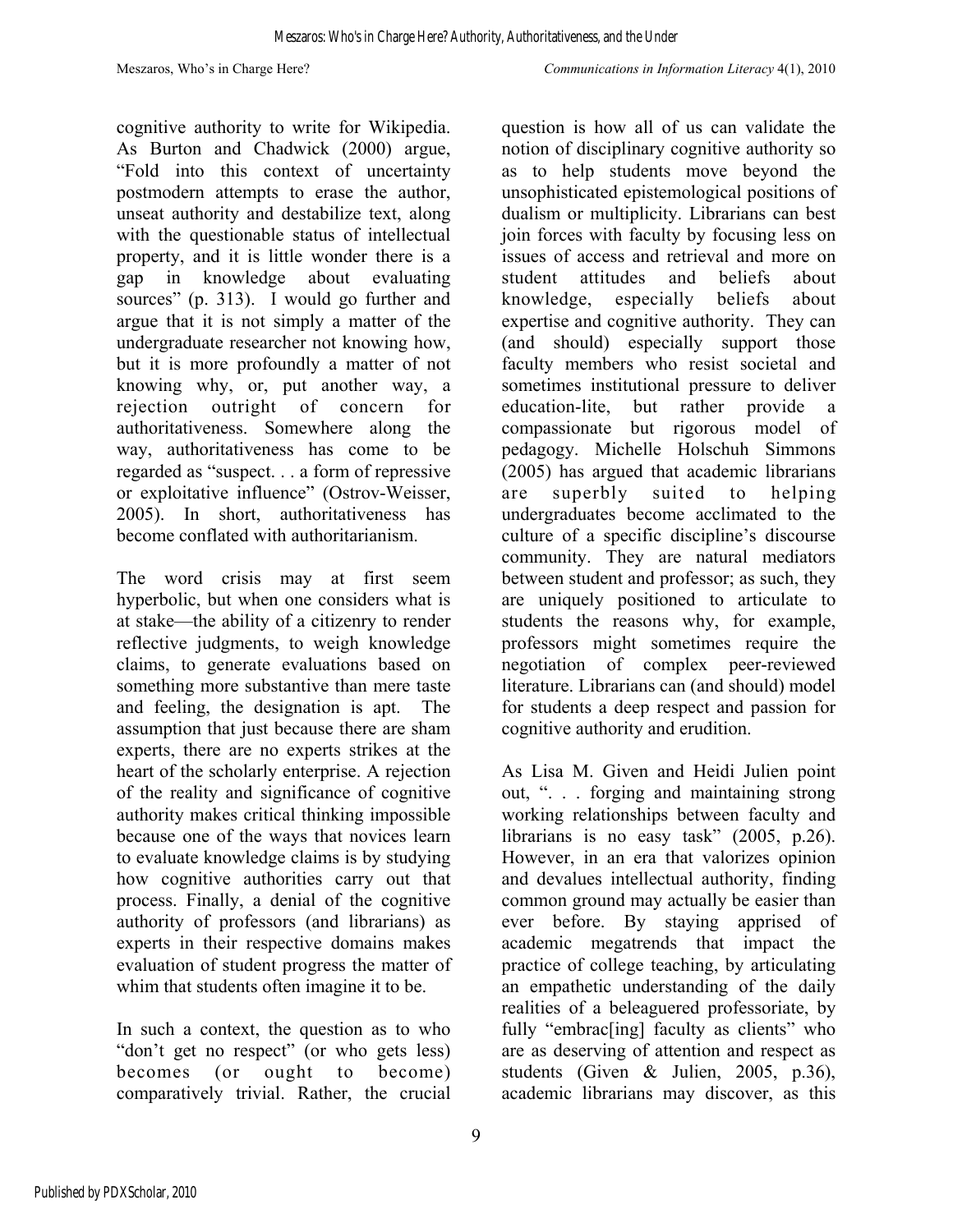librarian has, that it is deeply satisfying to serve instructional faculty. As one who has worked on both sides of the Great Divide, I can say with absolute certainty that faculty need all the help from "Rodney" they can get.

### **NOTE**

1. Barbara Valentine amusingly refers to this strategy as "WPW" — doing "what the professor wants." Many students believe that their grade is simply a matter of a professor's whim. See Valentine, B. (2001). The legitimate effort in research papers: Student commitment versus faculty expectations. *The Journal of Academic Librarianship*, 27, 2, 107- 115.

### **REFERENCES**

Badke, W. B. (2005). Can't get no respect: Helping faculty to understand the educational power of information literacy *The Reference Librarian*, 89/90, 63-80.

Becker, N. J. (2003). Google in perspective: Understanding and enhancing student search skills *The New Review of Academic Librarianship*, 9, 84-100.

Budd, J. M. (2008). Cognitive growth, instruction, and student success *College & Research Libraries*, 69(4), 319-330.

Burton, V. T. & Chadwick, S. A. (2000). Investigating the practices of student researchers: Patterns of use of internet and library sources. *Computers and Composition*, 17, 309-328.

Clydesdale, T. (2009, January 23). Wake up and smell the new epistemology. *The Chronicle of Higher Education*, p. B7-B9.

Given, L. M. & Julien, H. (2005). Finding common ground: An analysis of librarians' expressed attitudes toward faculty. *The Reference Librarian* 43, 25-38.

Hofer, B. K. (2004). Epistemological understanding as a metacognitive process: Thinking aloud during online searching. *Educational Psychologist*, 39(1), 43-55.

Holschuh Simmons, M. (2005) Librarians as disciplinary discourse mediators: Using genre theory to move toward critical information literacy. *Portal: Libraries and the Academy*, 5(3), 297-311.

Jackson, R. (2008). Information literacy and its relationship to cognitive development and reflective judgment. In M. Misangyi Watts (Ed.), *Information literacy: One key to education* (pp. 47-61). San Francisco: Jossey-Bass.

Jensen, M. (2007, June 15). The new metrics of scholarly authority. *The Chronicle of Higher Education*, B6-B7.

Manuel, K. (2002). Teaching information literacy to Generation Y. *Journal of Library Administration*, 36(1/2), 195-217.

Olson, G. A. (2007, February 13). That's 'your' opinion. *The Chronicle of Higher Education*, C2-C3.

Ostrov-Weisser, S. (2005). Believing in yourself as classroom culture. *Academe*, 91 (1), 27-31.

Perry, William Graves. (1970). *Forms of intellectual and ethical development in the college years: A scheme.* New York: Holt, Rinehart & Winston.

Seamans, N. H. (2002). Student perceptions of information literacy: Insights for